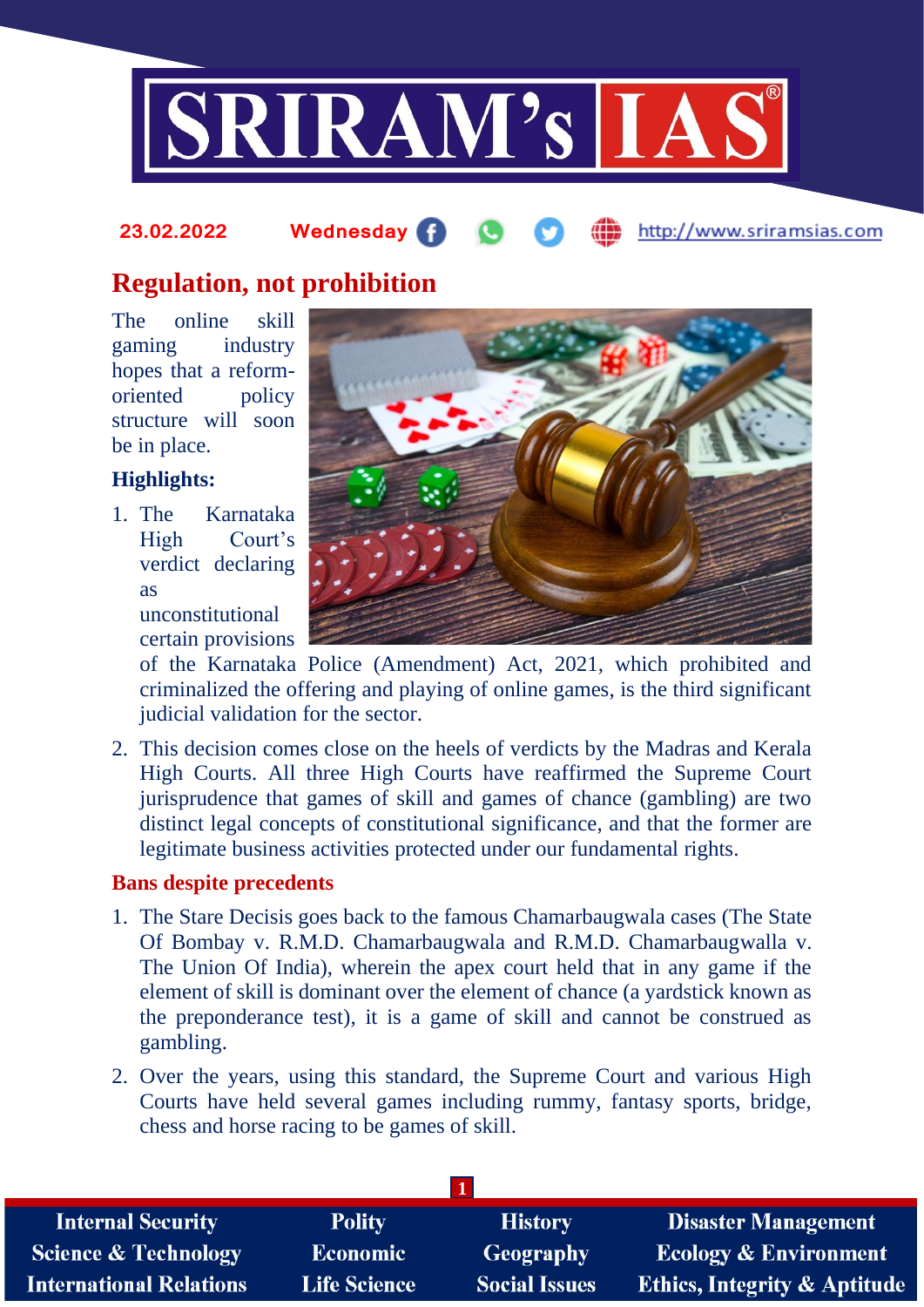

- 3. This position is also reflected in the Gambling Acts of most State governments, which often state: 'Nothing in this act shall apply to any game of mere skill'.
- 4. However, a few years ago, southern States started banning any game played for stakes, without making a distinction between games of skill and games of chance.

### **The rationale for the ban:**

- 1. Despite clear precedents of the Supreme Court and the various High Courts, why did these State governments issue these bans? One persistent argument is that the Chamarbaugwala cases, which go back to the 1950s, are outdated now; that technology has progressed significantly and most games are played online.
- 2. The Madras and Kerala High Courts have held that games of skill do not metamorphose into games of chance if played online.
- 3. The Karnataka High Court has gone a step further and held that it is fallacious to argue that Chamarbaugwala jurisprudence needs a relook because it has been reaffirmed by a series of Supreme Court and High Court decisions since then.
- 4. The courts have also held that the government's argument that exposure to games of skill is leading to certain social evils such as addiction and financial distress is only anecdotal.
- 5. It is pertinent that the courts have objected to the total ban of the sector and have left it to the governments to effectively regulate it.
- 6. The online skill gaming industry too has urged the respective



State governments to regulate the sector and come out with a policy structure that is based on checks and balances. A blanket ban is not only arbitrary but also leads to untoward situations such as the proliferation of illegal syndicates.

| <b>Internal Security</b>        | <b>Polity</b>       | <b>History</b>       | <b>Disaster Management</b>              |
|---------------------------------|---------------------|----------------------|-----------------------------------------|
| <b>Science &amp; Technology</b> | <b>Economic</b>     | <b>Geography</b>     | <b>Ecology &amp; Environment</b>        |
| <b>International Relations</b>  | <b>Life Science</b> | <b>Social Issues</b> | <b>Ethics, Integrity &amp; Aptitude</b> |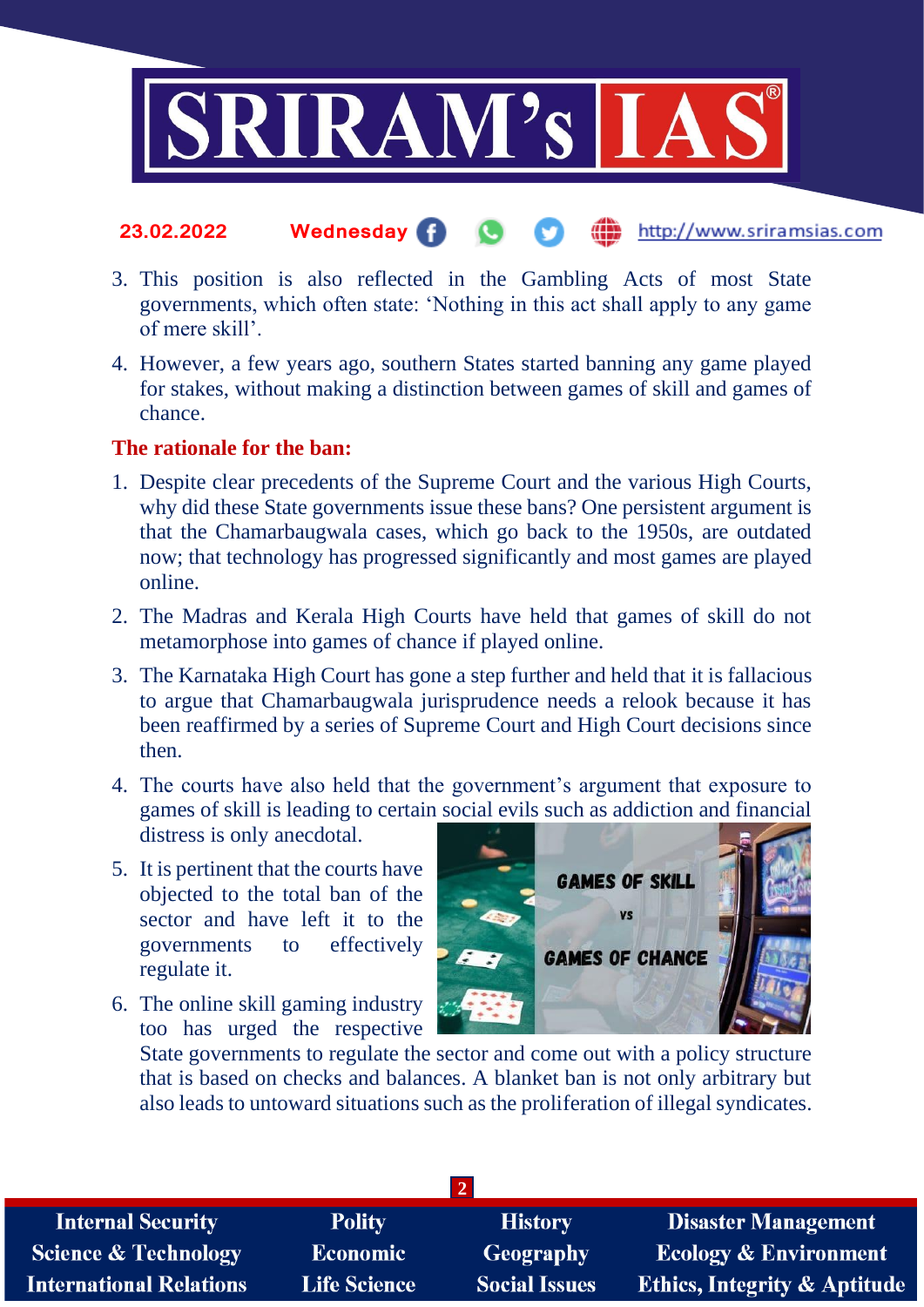

### **Reform-oriented policy structure**

- 1. With the judicial validation, as well as Central government in the Union Budget announcing that an Animation, Visual Effect, Gaming and Comics promotion task force will be set up, it is important that the State governments work towards introducing a reform-oriented policy structure in this sunrise sector which has immense investment, revenue-generating potential, and creates employment.
- 2. The sector currently employs 40,000 people. Gaming also has multiplier benefits to several sectors that have been identified as focus areas by the Government of India, including semiconductors, telecom, fintech and animation/graphics.
- 3. Another positive economic dimension is that the sector has received massive foreign investment. In the last five years, the online gaming sector has received around \$1,700 million in venture capital and private equity.
- 4. Global investors feel confident about the sector not only because of India's favorable macroeconomic and demographic indicators but also because of unequivocal jurisprudence that differentiates games of skill from gambling.
- 5. An attempt by some State governments to sidestep or ignore the judicial decisions may not only be impractical but may also send a poor message to the international investor community about governments in India not respecting the sanctity of the judiciary.



Having repeatedly won judicial validation, the online skill gaming industry and its investors hope that situation this time is different, and the sector and government can work together to create a policy structure based on principles of light-touch regulation and not prohibition.

| <b>Internal Security</b>       | <b>Polity</b>       | <b>History</b>       | <b>Disaster Management</b>              |
|--------------------------------|---------------------|----------------------|-----------------------------------------|
| Science & Technology           | <b>Economic</b>     | <b>Geography</b>     | <b>Ecology &amp; Environment</b>        |
| <b>International Relations</b> | <b>Life Science</b> | <b>Social Issues</b> | <b>Ethics, Integrity &amp; Aptitude</b> |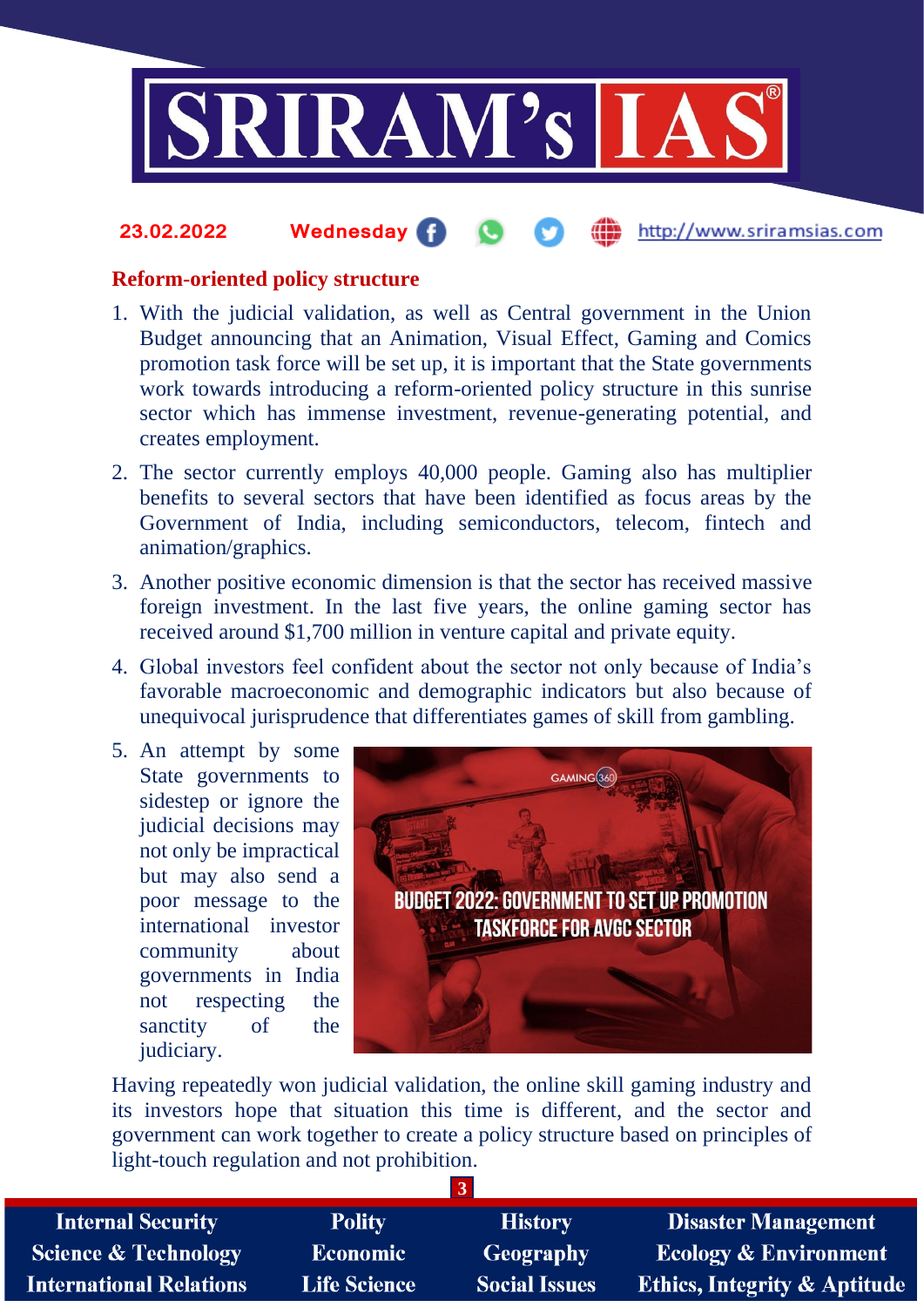

#### http://www.sriramsias.com **23.02.2022 Wednesday**

# **There's a jobs crisis. Acknowledge it**

In the speech, the FM mentioned there were initiatives in the pipeline that could create six million jobs over the next five years. That is, an average of 1.2 million jobs each year. While there is a minor sense of relief that the government is finally taking cognisance of the jobs problem, unfortunately, the overwhelming feeling is that of inadequacy. The vague pronouncement betrays the government's lack of appreciation of the magnitude of the jobs problem.

# **The magnitude of Unemployment:**

1. Roughly 18 million Indians turn 18 every year, of which a large majority enters the workforce.

> Additionally, at least 100 million people need to get out of the low productivity and low-wage "jobs" in the agriculture sector the disguised unemployed — and move into more productive nonagriculture jobs.

2. Finally, there's the stock of unemployed, which



amounts to roughly 200 million Indians who need a job today. These do not show up in unemployment numbers in a country where the labor force participation rate is below 42%, the lowest in comparable emerging economies.

3. The required rate of job creation is at least 20 million each year — a target removed from the government's subdued ambition.

| <b>Internal Security</b>        | <b>Polity</b>       | <b>History</b>       | <b>Disaster Management</b>              |
|---------------------------------|---------------------|----------------------|-----------------------------------------|
| <b>Science &amp; Technology</b> | <b>Economic</b>     | Geography            | <b>Ecology &amp; Environment</b>        |
| <b>International Relations</b>  | <b>Life Science</b> | <b>Social Issues</b> | <b>Ethics, Integrity &amp; Aptitude</b> |
|                                 |                     |                      |                                         |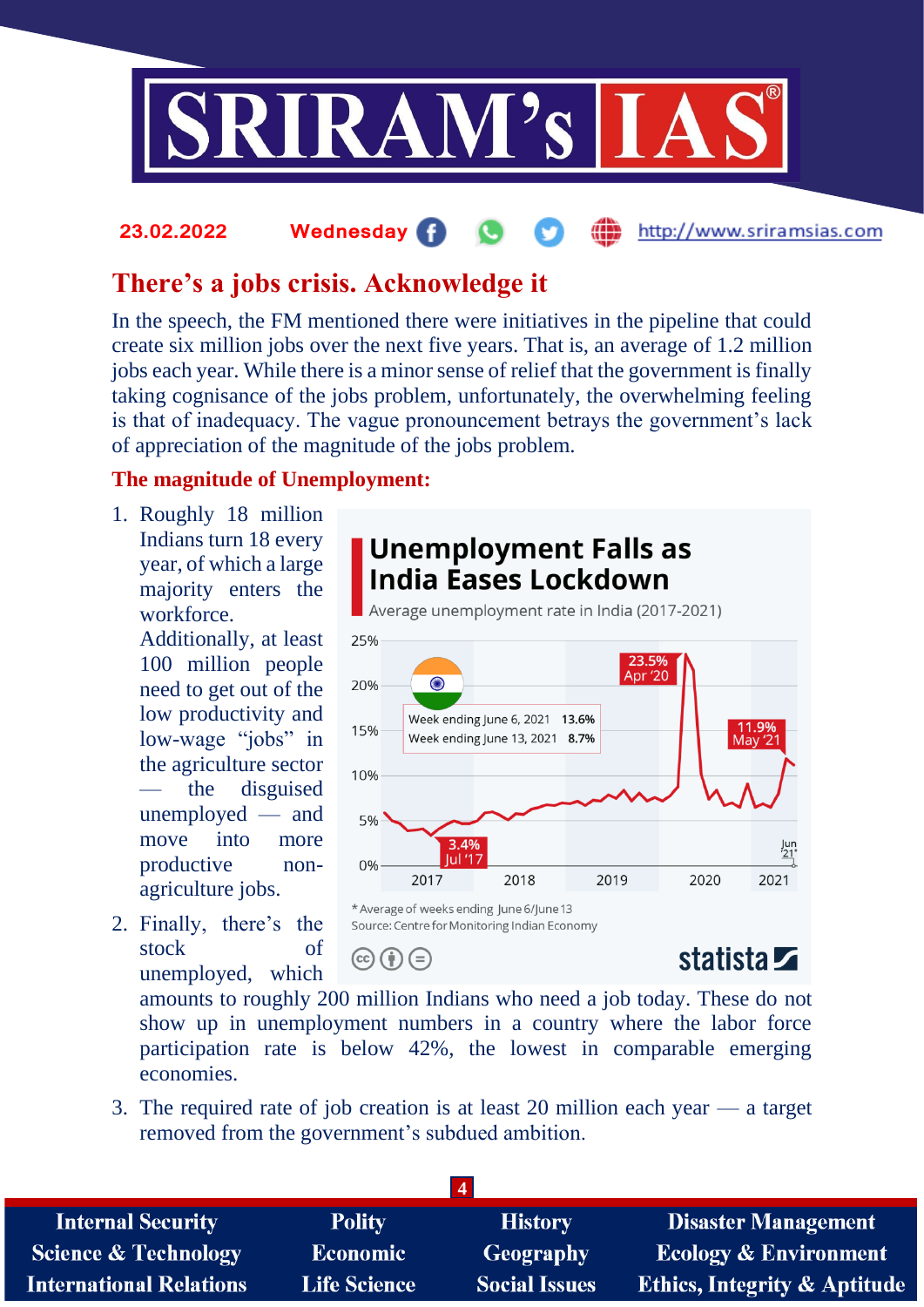

# **Impact of persistently unemployed youth:**

The consequences of a large population of unemployed youth can be drastic for India's social fabric. Unless India creates 20 million jobs every year, we are going to increasingly witness unrest, demands for reservation, political activism, and heightened societal disturbances.

# **Problem to economic growth and Solutions:**

- 1. The answer to jobs is usually straightforward and requires economic growth. However, India's unique economic structure makes it a lot more complicated.
- 2. In order to achieve the scale of 20 million jobs, we need a Gross Domestic Product (GDP) growth above 10% every year and crucially, for employment elasticity to increase multiple times from the current level of 0.1%. Currently, a 10% increase in GDP results in about 1% increase in employment (elasticity), which needs to increase significantly.
- 3. The great GDP growth run that India witnessed in the last three decades has largely been jobless. Deep structural issues (labor laws, for instance) have rendered firms in a labor-abundant country to be capital intensive.
- 4. Large-scale manufacturing has a way of generating jobs, but manufacturing has just not taken off in India. Blame is rightfully laid at the doorstep of "archaic labor laws", the non-performing assets crisis, ease of doing business or the lack thereof.
- 5. There have been some improvements in these areas, but these leave a lot to be desired. A study by the International Labor Organization predicts India will have a severe skills shortage in the years to come and by 2030, we may have 29 million jobs that go unfilled because we do not have the right skills.
- 6. A massive thrust is needed to help Indians upskill. Career-impact bonds that leverage the financial market by securitising "at-risk" loans given to people seeking to upskill themselves could be a great way of sustainably skilling the nation for job readiness.

| $\overline{5}$                  |                     |                      |                                         |  |
|---------------------------------|---------------------|----------------------|-----------------------------------------|--|
| <b>Internal Security</b>        | <b>Polity</b>       | <b>History</b>       | <b>Disaster Management</b>              |  |
| <b>Science &amp; Technology</b> | <b>Economic</b>     | Geography            | <b>Ecology &amp; Environment</b>        |  |
| <b>International Relations</b>  | <b>Life Science</b> | <b>Social Issues</b> | <b>Ethics, Integrity &amp; Aptitude</b> |  |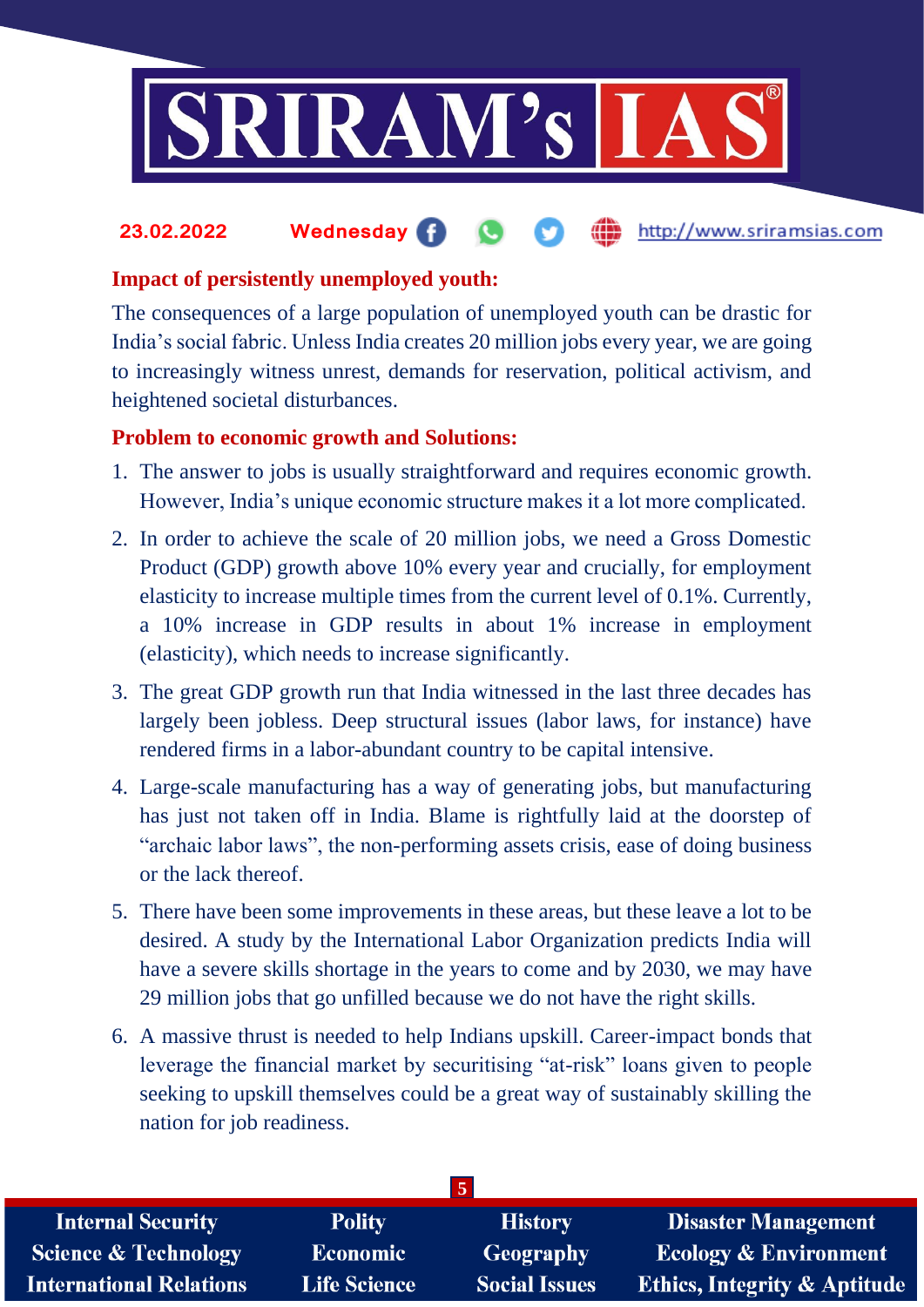

# **Way Forward:**

### **Cities as engines of economic growth and employment creators:**

- 1. Cities are where jobs are created due to agglomeration effects and the availability of opportunities. With Indian cities being listed among the least liveable in the world, there is an opportunity to build new cities.
- 2. There is also an opportunity for building larger cities centered around educational institutions, industrial clusters or even large medical or transport hubs.
- 3. If we create 20-30 new cities with a population of around 8-10 million, we can generate a significant number of new jobs in building, maintaining and running those cities.

### **Tourism: Low hanging fruit**

Tourism, an area that is criminally overlooked in policymaking, has a vast potential to create jobs, as international experience shows. For a country as large and diverse as India, this should be low-hanging fruit in the employment generation endeavor.

### **A Woman employed creates more jobs:**

- 1. Creating a more enabling social environment where women can work with safety and dignity can increase women's labor force participation rate (WLFPR).
- 2. Encouragement to large manufacturers such as the garment industry has created a large number of jobs for women in Bangladesh; 80% of the four million people who work in the garment industry there are women.
- 3. Bangladesh has a WLFPR of 36% against the abysmal rate of below 20% for India. Every woman employed can create more than one job, because some of the unpaid housework is now outsourced to others.
- 4. Women entrepreneurs tend to hire more women. Helping women entrepreneurs access credit more easily can make a significant impact on jobs, especially for women.

| <b>Internal Security</b>        | <b>Polity</b>       | <b>History</b>       | <b>Disaster Management</b>              |
|---------------------------------|---------------------|----------------------|-----------------------------------------|
| <b>Science &amp; Technology</b> | <b>Economic</b>     | <b>Geography</b>     | <b>Ecology &amp; Environment</b>        |
| <b>International Relations</b>  | <b>Life Science</b> | <b>Social Issues</b> | <b>Ethics, Integrity &amp; Aptitude</b> |